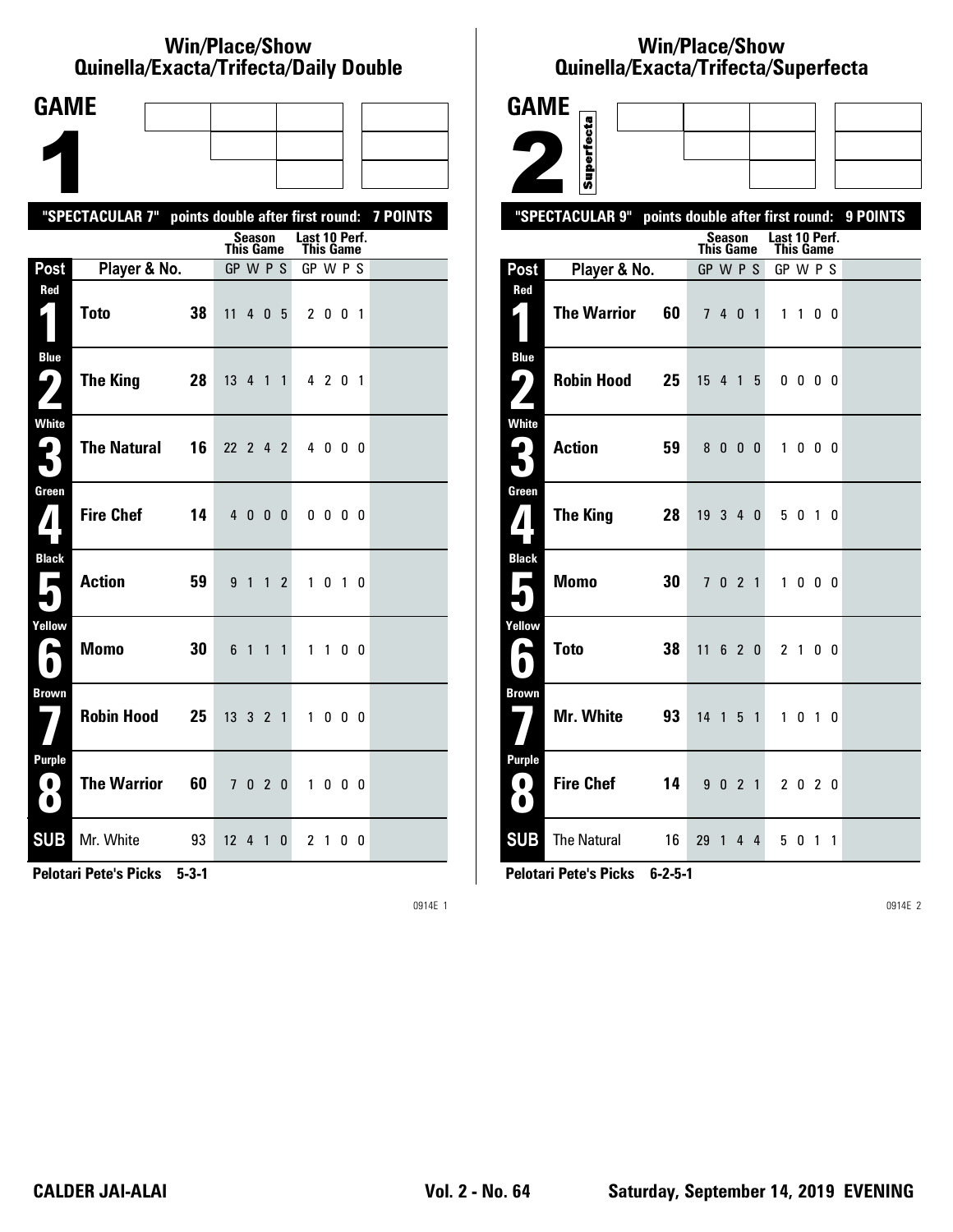#### **Win/Place/Show Qui nel la/Exacta/Tri fecta/Pick 5**



|                                      | "SPECTACULAR 7"      | points double after first round: |                  |        |                |                |                            | <b>7 POINTS</b> |                |              |                  |                |              |                |
|--------------------------------------|----------------------|----------------------------------|------------------|--------|----------------|----------------|----------------------------|-----------------|----------------|--------------|------------------|----------------|--------------|----------------|
|                                      |                      |                                  | <b>This Game</b> | Season |                |                | Last 10 Perf.<br>This Game |                 |                |              | <b>All Games</b> | <b>Team</b>    |              |                |
| Post                                 | Player & No.         |                                  | GP W P S         |        |                |                | GP W P                     |                 |                | S            | GP W P S         |                |              |                |
| Red                                  | <b>Grave Digger</b>  | 31                               | 38               | 6      | 7              | 5              | 7                          | 0               | $\overline{2}$ | 0            | 8                | $\mathfrak{p}$ | $\mathbf{1}$ | 0              |
|                                      | <b>The King</b>      | 28                               | 45               | 7      | 9              | 3              | 8                          | 2               | 1              | 0            |                  |                |              |                |
| <b>Blue</b><br>$\blacktriangleright$ | <b>Robin Hood</b>    | 25                               | 24               | 5      | $\overline{2}$ | $\mathfrak{p}$ | 4                          | 0               | 0              | 1            | 4                | $\mathbf{1}$   | $\mathbf{0}$ | 0              |
|                                      | Yoda                 | 76                               | 19               | 0      | $\overline{2}$ | 1              | 4                          | 0               | 1              | 0            |                  |                |              |                |
| <b>White</b>                         | La Primera           | 99                               | 11               | 0      | 1              | 1              | 1                          | 0               | 0              | 0            | 3                | 0              | $\mathbf{0}$ | 0              |
|                                      | <b>El Nino</b>       | 84                               | 37               | 6      | 5              | 6              | 7                          | 1               | 1              | 2            |                  |                |              |                |
| Green                                | Mr. White            | 93                               | 32               | 6      | $\overline{2}$ | 8              | 6                          | 1               | $\Omega$       | <sup>0</sup> | 6                | $\mathfrak{p}$ | $\mathbf{0}$ | $\overline{1}$ |
| $\blacktriangle$                     | <b>The Warrior</b>   | 60                               | 15               | 7      | 2              | 1              | 2                          | 1               | 0              | 1            |                  |                |              |                |
| <b>Black</b>                         | <b>Smooth Papa</b>   | 57                               | 39               | 6      | 4              | 4              | 0                          | 0               | 0              | <sup>0</sup> | 5                | 3              | $\Omega$     | $\Omega$       |
|                                      | <b>The Gladiator</b> | 77                               | 27               | 5      | 3              | $\mathfrak{p}$ | 5                          | 0               | 1              | 1            |                  |                |              |                |
| Yellow                               | <b>Fire Chef</b>     | 14                               | 11               | 3      | 4              | $\Omega$       | 3                          | 1               | 1              | U            | 5                | $\overline{2}$ | $\Omega$     | $\mathbf{1}$   |
| $\bullet$                            | <b>Momo</b>          | 30                               | 10               | 1      | 3              | 1              | 1                          | 0               | 1              | 0            |                  |                |              |                |
| Brown                                | <b>Toto</b>          | 38                               | 17               | 5      | $\mathbf{1}$   | $\mathfrak{p}$ | 4                          | $\overline{c}$  | 1              | 0            | 14 <sub>2</sub>  |                | 3            | 4              |
|                                      | <b>The Natural</b>   | 16                               | 38               | 1      | 6 13           |                | 6                          | 0               | 1              | 2            |                  |                |              |                |
| Purple<br>$\bullet$                  | <b>Gitty Up!</b>     | 82                               | 27               | 6      | 0              | 2              | 4                          | 1               | $\Omega$       | 0            | 10               | $\overline{2}$ | $\mathbf{0}$ | 0              |
| $\bullet$ 1                          | <b>Action</b>        | 59                               | 35 10            |        | $\overline{2}$ | 8              | 8                          | 3               | 0              | 3            |                  |                |              |                |
| <b>SUBS</b>                          | The General<br>Big Z | 23<br>37                         | 47<br>24         | 3<br>0 | 3<br>1         | 9<br>1         | 9<br>5                     | 0<br>0          | 1<br>0         | 2<br>0       |                  |                |              |                |

**Pelotari Pete's Picks 6-4-3**

0914E 3

#### **Win/Place/Show Qui nel la/Exacta/Tri fecta**



|                                      | "SPECTACULAR 7"             | points double after first round: |           |                          |                          |                   |               |                |        |                | <b>7 POINTS</b> |                                 |              |                |
|--------------------------------------|-----------------------------|----------------------------------|-----------|--------------------------|--------------------------|-------------------|---------------|----------------|--------|----------------|-----------------|---------------------------------|--------------|----------------|
|                                      |                             |                                  | This Game | Season                   |                          |                   | Last 10 Perf. | This Game      |        |                |                 | <b>Team</b><br><b>All Games</b> |              |                |
| <b>Post</b>                          | Player & No.                |                                  | GP W P S  |                          |                          |                   | GP W P S      |                |        |                | GP W P S        |                                 |              |                |
| Red                                  | <b>Smooth Papa</b>          | 57                               | 37 10     |                          | 5                        | 5                 | 0             | 0              | 0      | 0              | 5               | $\mathbf{0}$                    | 4            | $\overline{1}$ |
|                                      | <b>The Warrior</b>          | 60                               | 17        | 3                        | 5                        | 1                 | 3             | 0              | 0      | 0              |                 |                                 |              |                |
| <b>Blue</b><br>$\blacktriangleright$ | <b>Robin Hood</b>           | 25                               | 28        | 1                        | 8                        | 4                 | 5             | 0              | 3      | 0              | 5               | $\mathbf{0}$                    | 0            |                |
|                                      | <b>Big Z</b>                | 37                               | 22        | 0                        | 1                        | 1                 | 5             | 0              | 1      | 0              |                 |                                 |              | - 0            |
| <b>White</b>                         | <b>Fire Chef</b>            | 14                               | 13        | 4                        | 1                        | 1                 | 5             | $\overline{c}$ | 0      | 0              | 4               | 1                               | $\mathbf{0}$ | $\overline{1}$ |
|                                      | <b>Action</b>               | 59                               | 29        | 6                        | 3                        | $\overline{1}$    | 6             | 2              | 0      | 2              |                 |                                 |              |                |
| Green                                | Toto                        | 38                               | 21        | 5                        | 3                        | $\overline{2}$    | 4             | 2              | 0      | U              | 3               | 1                               | 1            | $\bf{0}$       |
| $\boldsymbol{\mathcal{A}}$           | <b>Momo</b>                 | 30                               | 14        | 3                        | $\mathfrak z$            | 1                 | 2             | 1              | 0      | 0              |                 |                                 |              |                |
| <b>Black</b><br>L                    | Cabby                       | 35                               | 38        | 1                        | $\overline{\phantom{a}}$ | 8                 | 6             | 0              | 0      | 1              | 11              | $\mathbf{0}$                    | $\mathbf{1}$ | $\mathbf{1}$   |
|                                      | <b>El Nino</b>              | 84                               | 38        | 6                        | 6                        | $\overline{2}$    | 6             | 0              | 1      | 0              |                 |                                 |              |                |
| Yellow                               | <b>Mr. White</b>            | 93                               | 30        | $\overline{2}$           | 4                        | 5                 | 6             | 0              | 0      | $\overline{2}$ | 1               | $\mathbf{0}$                    | $\mathbf{0}$ | 0              |
|                                      | <b>El Bestia</b>            | 18                               | 10        | $\overline{\phantom{a}}$ | 1                        | 1                 | 0             | 0              | 0      | 0              |                 |                                 |              |                |
| <b>Brown</b>                         | <b>Gitty Up!</b>            | 82                               | 27        | 6                        | 3                        | $\overline{2}$    | 5             | $\overline{c}$ | 0      | 0              | 9               | 3                               | $\mathbf{1}$ | 1              |
|                                      | <b>The King</b>             | 28                               | 34        | 3                        | 5                        | 5                 | 8             | 2              | 2      | 1              |                 |                                 |              |                |
| Purple                               | The Ace                     | 92                               | 51        | 8                        | 8                        | 3                 | 9             | 1              | 1      | 1              | 13              |                                 |              |                |
| $\bullet$                            | <b>The Natural</b>          | 16                               | 39        | 5                        | 8                        | 5                 | 8             | 2              | 1      | $\overline{c}$ |                 | 2 <sub>2</sub>                  |              | $\overline{1}$ |
| <b>SUBS</b>                          | <b>Grave Digger</b><br>Yoda | 31<br>76                         | 35<br>19  | 4<br>1                   | 7<br>0                   | 6<br>$\mathbf{0}$ | 5<br>4        | 1<br>0         | 1<br>0 | 1<br>0         |                 |                                 |              |                |
|                                      |                             |                                  |           |                          |                          |                   |               |                |        |                |                 |                                 |              |                |

**Pelotari Pete's Picks 7-2-5**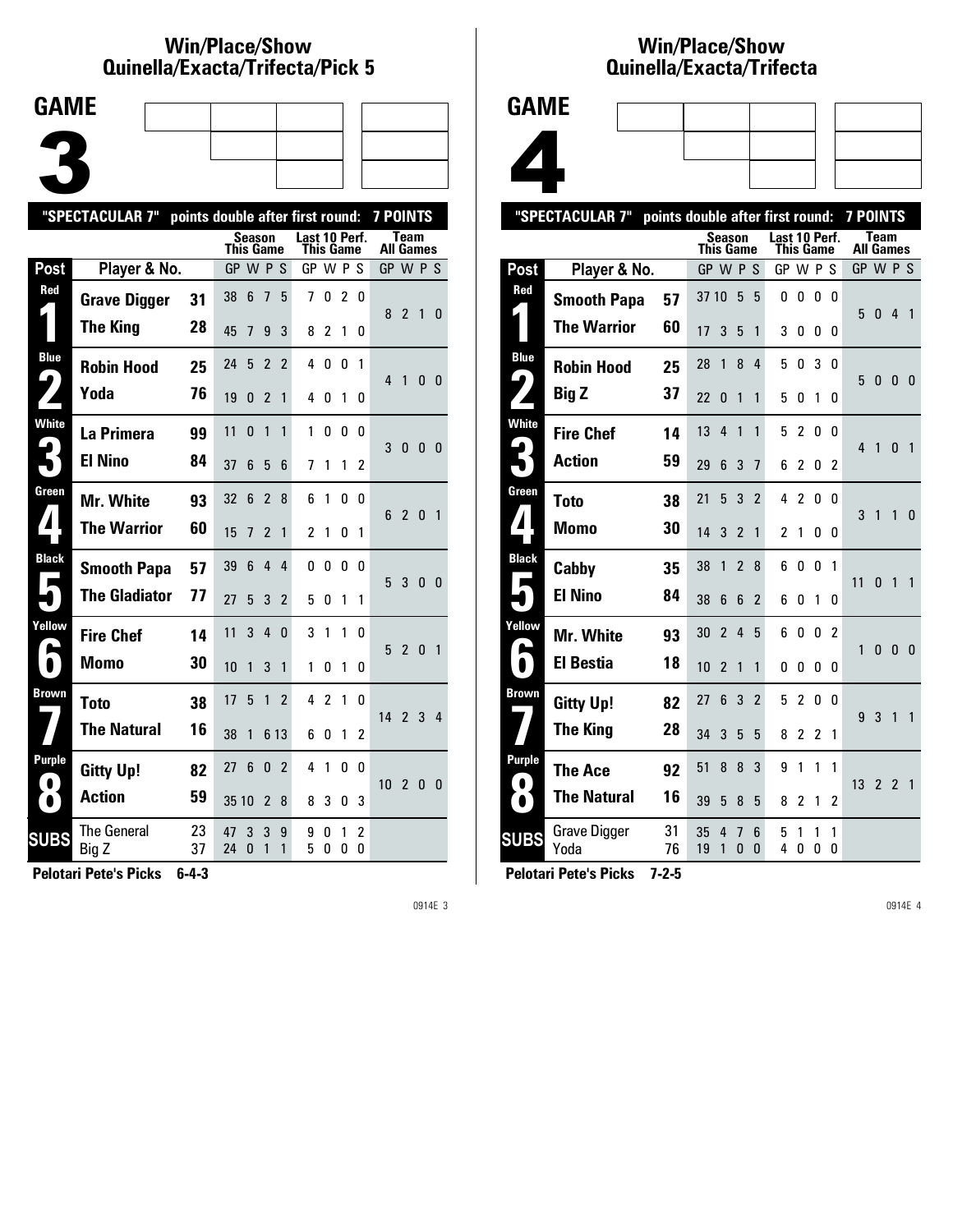# **Win/Place/Show Qui nel la/Exacta/Tri fecta**



|                  | "SPECTACULAR 7"      |          |                  |                          |                | points double after first round: |                            |                |                | 7 POINTS       |                  |                |                |                |
|------------------|----------------------|----------|------------------|--------------------------|----------------|----------------------------------|----------------------------|----------------|----------------|----------------|------------------|----------------|----------------|----------------|
|                  |                      |          | <b>This Game</b> |                          | <b>Season</b>  |                                  | Last 10 Perf.<br>This Game |                |                |                | <b>All Games</b> | <b>Team</b>    |                |                |
| Post             | Player & No.         |          | GP W P S         |                          |                |                                  | GP W P S                   |                |                |                | GP W P S         |                |                |                |
| Red              | <b>The General</b>   | 23       | 41               | 7                        | $\overline{2}$ | 2                                | 9                          | 1              | 0              | $\mathbf{1}$   | $\mathfrak{p}$   | 0              | 0              | - 0            |
|                  | <b>Big Z</b>         | 37       | 16               | 0                        | $\overline{2}$ | 1                                | 3                          | 0              | 0              | 0              |                  |                |                |                |
| <b>Blue</b><br>4 | <b>Grave Digger</b>  | 31       | 27               | 3                        | 5              | 4                                | 6                          | 0              | 1              | 1              | 11               | 1              |                | $1\quad2$      |
|                  | <b>El Nino</b>       | 84       | 33               | 4                        | 8              | 5                                | 7                          | $\overline{c}$ | $\overline{c}$ | 1              |                  |                |                |                |
| <b>White</b>     | <b>Gitty Up!</b>     | 82       | 25               | 1                        | 3              | $\overline{\phantom{a}}$         | 5                          | 1              | 1              | U              | 7                | $\Omega$       | 1              | $\Omega$       |
|                  | <b>The Natural</b>   | 16       | 30               | 4                        | 4              | 5                                | 5                          | 0              | 1              | 0              |                  |                |                |                |
| Green            | <b>Smooth Papa</b>   | 57       | 28               | $\overline{\phantom{a}}$ | 4              | $\mathbf{1}$                     | 0                          | 0              | $\mathbf{0}$   | $\Omega$       | 1                | $\mathbf{0}$   | 1              | $\Omega$       |
|                  | <b>El Bestia</b>     | 18       | 8                | $\Omega$                 | $\overline{2}$ | 0                                | 0                          | 0              | 0              | 0              |                  |                |                |                |
| <b>Black</b>     | Cabby                | 35       | 33               | $\overline{2}$           | $\overline{4}$ | $\mathfrak z$                    | 5                          | 1              | 1              | <sub>0</sub>   | 8                | $\mathbf{1}$   | $\overline{2}$ | $\overline{1}$ |
|                  | <b>The Gladiator</b> | 77       | 30               | 4                        | 1              | 4                                | 8                          | $\overline{c}$ | 0              | 1              |                  |                |                |                |
| Yellow           | La Primera           | 99       | 7                | $\Omega$                 | $\mathbf{0}$   | 1                                | 1                          | 0              | 0              | 0              | 0                | $\bf{0}$       | $\bf{0}$       | - 0            |
| $\bullet$        | Momo                 | 30       | 46               | 8 1 1                    |                | 6                                | 8                          | 1              | $\overline{2}$ | $\overline{c}$ |                  |                |                |                |
| <b>Brown</b>     | <b>Super Jules</b>   | 29       | 20               | 1                        | $\overline{2}$ | 5                                | 7                          | 0              | 1              | 2              | 1                | 0              | $\mathbf{0}$   | - 0            |
|                  | Yoda                 | 76       | 11               | 0                        | 1              | 0                                | 0                          | 0              | 0              | 0              |                  |                |                |                |
| Purple           | Mr. White            | 93       | 29               | 5                        | $\overline{7}$ | 4                                | 7                          | $\overline{c}$ | 3              | 1              | 10               | $\overline{2}$ | $\mathbf{0}$   | $\overline{2}$ |
| $\bullet$        | <b>The King</b>      | 28       | 40               | 5                        | 3              | 8                                | 6                          | 0              | 0              | 2              |                  |                |                |                |
| <b>SUBS</b>      | The Ace<br>Action    | 92<br>59 | 29<br>38         | 2<br>4                   | 3<br>4         | 5<br>1                           | 4<br>5                     | 0<br>1         | 1<br>1         | 0<br>0         |                  |                |                |                |
|                  |                      |          |                  |                          |                |                                  |                            |                |                |                |                  |                |                |                |

**Pelotari Pete's Picks 8-5-1**

0914E 5

## **Win/Place/Show Qui nel la/Exacta/Tri fecta/Super fecta**



|                      | "SPECTACULAR 9"       | points double after first round: |                |                |                          |                         |                                   |        |                     |          | 9 POINTS         |                |                |                |
|----------------------|-----------------------|----------------------------------|----------------|----------------|--------------------------|-------------------------|-----------------------------------|--------|---------------------|----------|------------------|----------------|----------------|----------------|
|                      |                       |                                  | This Game      | <b>Season</b>  |                          |                         | Last 10 Perf.<br><b>This Game</b> |        |                     |          | <b>All Games</b> | Team           |                |                |
| Post                 | Player & No.          |                                  | GP W P S       |                |                          |                         | GP W P S                          |        |                     |          | GP W P S         |                |                |                |
| Red                  | <b>Gitty Up!</b>      | 82                               | 27             | 4              | $\overline{2}$           | $\overline{\mathbf{1}}$ | 5                                 | 1      | 1                   | 0        |                  | 3              |                |                |
|                      | <b>The Warrior</b>    | 60                               | 50 16          |                |                          | 9 10                    | 9                                 | 3      | 1                   | 3        | 5                |                | $\mathbf{0}$   | $\overline{1}$ |
| <b>Blue</b>          | La Primera            | 99                               | 7              | 1              | 0                        | 1                       | 1                                 | 0      | 0                   | 0        |                  |                |                |                |
| $\blacklozenge$      | <b>Big Z</b>          | 37                               | 8              | 0              | 0                        | 0                       | 0                                 | 0      | 0                   | $\Omega$ | $\overline{2}$   | $\bf{0}$       | $\mathbf{0}$   | - 0            |
| <b>White</b>         | Cabby                 | 35                               | 26             | 4              | $\overline{\phantom{a}}$ | 5                       | 4                                 | 0      | 0                   | 1        | 14               | $\mathbf{0}$   | $\overline{1}$ | 4              |
|                      | <b>The Natural</b>    | 16                               | 37             | 1              | 5                        | 3                       | 6                                 | 0      | 1                   | 1        |                  |                |                |                |
| Green                | <b>Grave Digger</b>   | 31                               | 29             | 3              | $\overline{\phantom{a}}$ | 6                       | 5                                 | 1      | 1                   | 0        | 16               | $\overline{2}$ | $\overline{1}$ | 5              |
| $\blacksquare$       | <b>Action</b>         | 59                               | 50             | 2              | 5                        | 9                       | 9                                 | 1      | 0                   | 0        |                  |                |                |                |
| <b>Black</b>         | <b>Smooth Papa</b>    | 57                               | 23             | 6              | 4                        | 1                       | 0                                 | 0      | 0                   | 0        | 1                | $\mathbf{0}$   | $\mathbf{0}$   | 0              |
|                      | Yoda                  | 76                               | 4              | 0              | 1                        | 0                       | 0                                 | 0      | 0                   | 0        |                  |                |                |                |
| Yellow               | The Ace               | 92                               | 36             | $\overline{2}$ | 1                        | 3                       | 8                                 | 0      | $\mathbf{0}$        | 1        | 11               | $\overline{2}$ | $\overline{2}$ | $\overline{2}$ |
|                      | <b>The Gladiator</b>  | 77                               | 33             | 5              | 6                        | 8                       | 7                                 | 0      | 1                   | 3        |                  |                |                |                |
| <b>Brown</b>         | <b>The General</b>    | 23                               | 44             | 4              | 5                        | 9                       | 8                                 | 0      | 2                   | 3        | 11               | $\mathbf{1}$   | $\overline{2}$ | 3              |
|                      | <b>El Nino</b>        | 84                               | 40             | 7              | 7                        | 5                       | 7                                 | 3      | 4                   | 0        |                  |                |                |                |
| <b>Purple</b><br>. . | <b>Super Jules</b>    | 29                               | 18             | 0              | 0                        | $\overline{2}$          | 7                                 | 0      | 0                   | 1        | $\Omega$         | $\mathbf{0}$   | $\overline{0}$ | - 0            |
| $\bullet$            | <b>El Bestia</b>      | 18                               | $\overline{2}$ | 0              | 0                        | 0                       | 0                                 | 0      | 0                   | 0        |                  |                |                |                |
| <b>SUBS</b>          | Mr. White<br>The King | 93<br>28                         | 28<br>47       | 5<br>7         | 4<br>5                   | 3<br>$\overline{2}$     | 6<br>7                            | 1<br>O | 1<br>$\overline{c}$ | 1<br>0   |                  |                |                |                |
|                      |                       |                                  |                |                |                          |                         |                                   |        |                     |          |                  |                |                |                |

**Pelotari Pete's Picks 8-4-1-3**